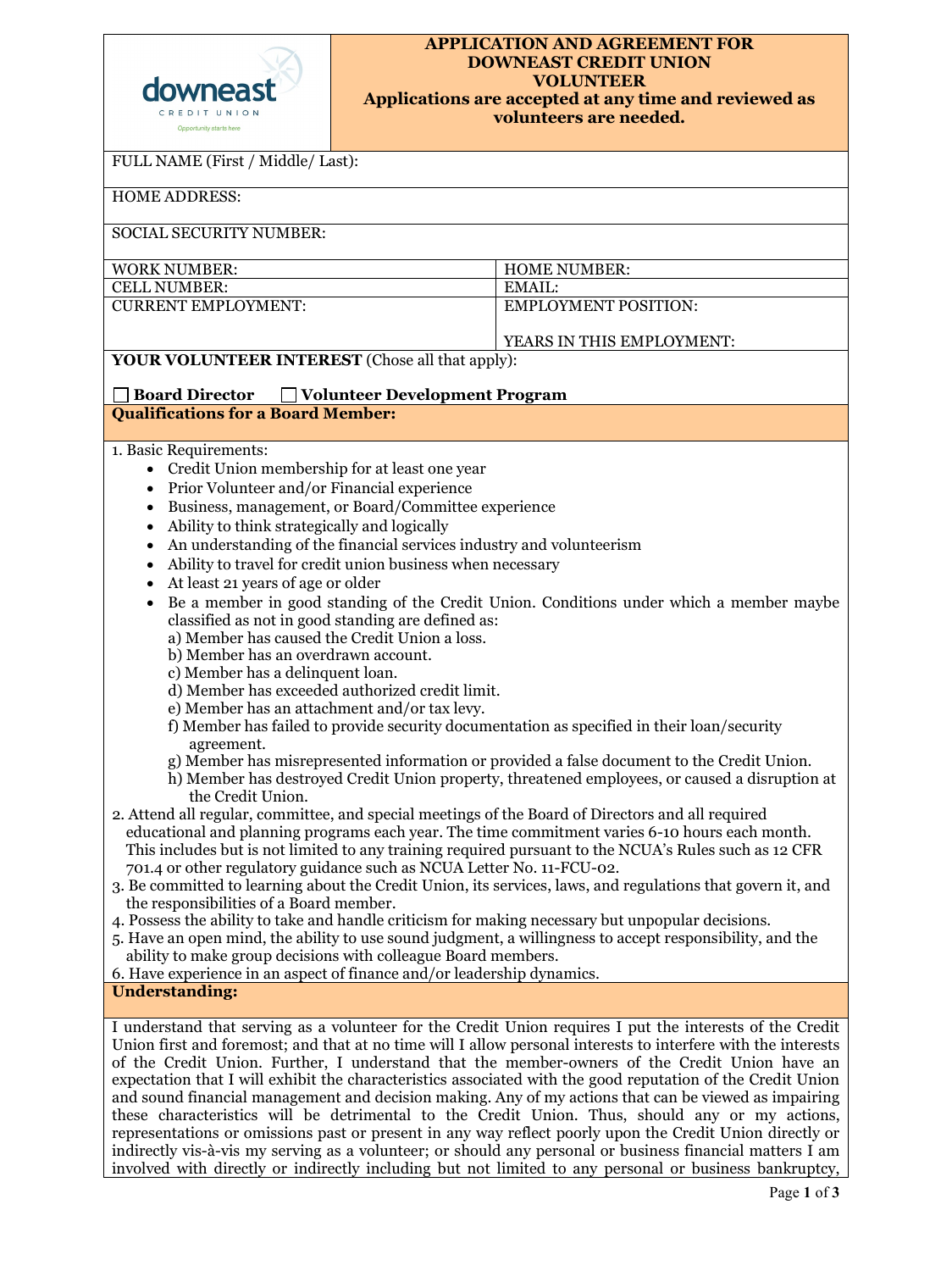conservatorship or other financial matters have the potential to reflect adversely upon the Credit Union, which assessment shall be in the sole discretion of the Credit Unions serving board members I shall resign or submit to removal per the provisions herein below.

**Disclosures:**

- 1. It is important that potential candidates understand that there is a risk of liability associated with acting as a Credit Union Volunteer. The risk is slight; and the Credit Union provides a number or protections such as: (1) Bond and Insurance coverages to protect Volunteers and Credit Union in the case a matter of liability arises; and (2) Professional Training on the "Duties of Credit Union Volunteers," Ethics, and the "Business Judgment Rule." The Credit Union may also enter into indemnification agreements. However, there are some circumstances under applicable laws where such coverages may not be sufficient or unavailable, such as where a Volunteer commits a criminal act. It is recommended that an applicant consult with such persons as he or she feels appropriate to further assess this consideration before committing to volunteer for the Credit Union. Further, to act as a volunteer you must be "bondable." You agree to provide all information required to by an approved bond or insurance company to determine "bondability/insurability"; and understand that you may not serve as a volunteer if such coverage is for any reason not offered, denied or cancelled.
- 2. It is the intent of the Credit Union to do a credit check on all potential candidates; obtain and/or furnish information concerning your credit affairs to any association, firm, corporation or personnel office; check your employment and credit history; and to obtain credit reports in connection with this application. This may also include criminal and other background checks/investigations.
- 3. All application information is confidential and will stay at the Credit Union. If you request, the Credit Union will tell you the name and address of any credit bureau from which it received a credit report on you.
- 4. If you are selected as a candidate, you will be required to attend a formal interview with the Board and/or the Nominating Committee.

**Questions: Please answer the following questions in the spaces provided (attach additional sheets, if necessary).**

1. Why do you want to serve as a Volunteer of the Credit Union?

2. Have you ever been or are you now a member of a Board or governing body of any organization?

3. Education (Include any professional educational experience you believe to be relevant):

4. Community Involvement/Volunteer Activities:

5. What particular interests, skills, knowledge, or strengths do you bring to the position?

| 6. Do you possess any of the following? (circle)                         |            |    |
|--------------------------------------------------------------------------|------------|----|
|                                                                          |            |    |
| Credit Union membership for at least one year                            | <b>Yes</b> | No |
| Prior Volunteer experience                                               | Yes        | No |
| Business, management, or Board/Committee experience                      | <b>Yes</b> | No |
| Ability to think strategically and logically                             | <b>Yes</b> | No |
| An understanding of the credit union industry and volunteerism           | <b>Yes</b> | No |
| Ability to travel for credit union business when necessary               | <b>Yes</b> | No |
| At least 21 years of age or older                                        | <b>Yes</b> | No |
| Have you ever failed to pay a financial obligation; or filed bankruptcy? | $Yes*$     | No |
| $*$ If yes – please explain:                                             |            |    |